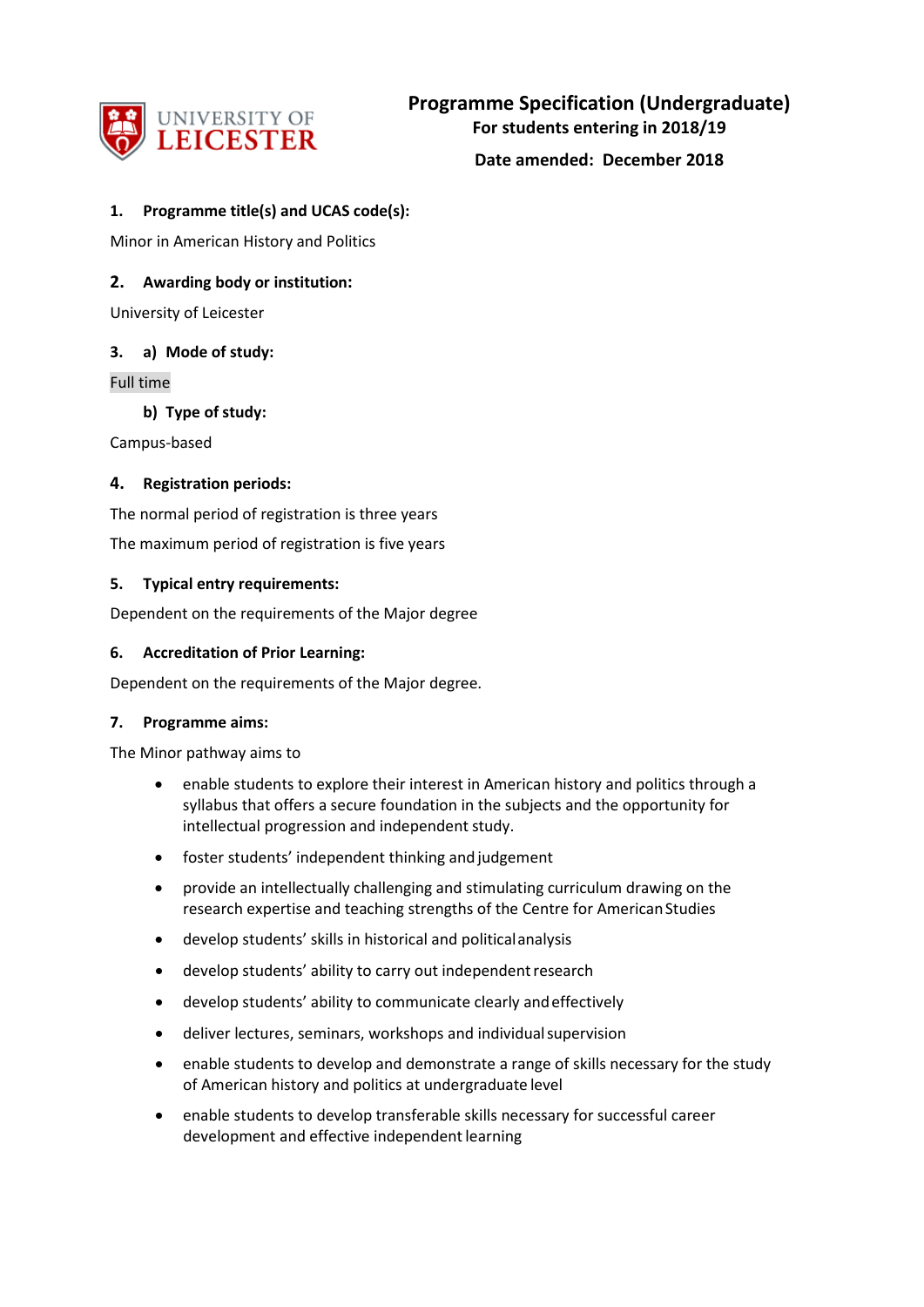# **8. Reference points used to inform the programme specification:**

- QAA Benchmarking Statement
- [University of Leicester Learning Strategy](http://www2.le.ac.uk/offices/sas2/quality/learnteach)
- University of Leicester Periodic Developmental Review Report
- External Examiners' reports (annual)
- First Destination Survey
- Leicester Learning Institute guidance on accessible curriculum design

### **9. Programme Outcomes:**

| <b>Intended Learning Outcomes</b>                                                                                                                                                                                                                                            | <b>Teaching and Learning Methods</b>                                                                                                                                                                                                             | <b>How Demonstrated?</b>                                                           |  |  |
|------------------------------------------------------------------------------------------------------------------------------------------------------------------------------------------------------------------------------------------------------------------------------|--------------------------------------------------------------------------------------------------------------------------------------------------------------------------------------------------------------------------------------------------|------------------------------------------------------------------------------------|--|--|
|                                                                                                                                                                                                                                                                              | (a) Discipline specific knowledge and competencies                                                                                                                                                                                               |                                                                                    |  |  |
| (i) Mastery of an appropriate body of knowledge                                                                                                                                                                                                                              |                                                                                                                                                                                                                                                  |                                                                                    |  |  |
| Demonstrate mastery of an<br>appropriate body of historical<br>and political knowledge and<br>practice pertaining to the study<br>of the USA.                                                                                                                                | Seminars, lectures, tutorials,<br>workshops, directed reading,<br>written assignments, independent<br>research and resource-based<br>learning                                                                                                    | Essays; essay-based examinations;<br>seminar presentations; seminar<br>discussion  |  |  |
|                                                                                                                                                                                                                                                                              | (ii) Understanding and application of key concepts and techniques                                                                                                                                                                                |                                                                                    |  |  |
| Demonstrate skills of a close<br>reader of historical and<br>political texts and primary<br>documents                                                                                                                                                                        | Seminars, lectures, tutorials,<br>workshops, directed reading,<br>written assignments,<br>independent research.                                                                                                                                  | Essays, essay-based examinations,<br>seminar presentations, seminar<br>discussion. |  |  |
| Demonstrate a knowledge<br>and application of a variety<br>of methodological<br>approaches                                                                                                                                                                                   |                                                                                                                                                                                                                                                  |                                                                                    |  |  |
| Demonstrate an<br>understanding of American<br>history and politics.<br>Demonstrate an<br>understanding of multi-<br>disciplinary approaches to<br>American history and<br>politics.<br>Demonstrate a variety of critical<br>approaches to the<br>interpretation of American | Lectures, seminars, tutorials,<br>directed reading, independent<br>research, application of IT skills<br>and teamwork.<br>Lectures, seminars, tutorials,<br>directed reading, independent<br>research, application of IT skills and<br>teamwork. |                                                                                    |  |  |
| history and politics.                                                                                                                                                                                                                                                        |                                                                                                                                                                                                                                                  |                                                                                    |  |  |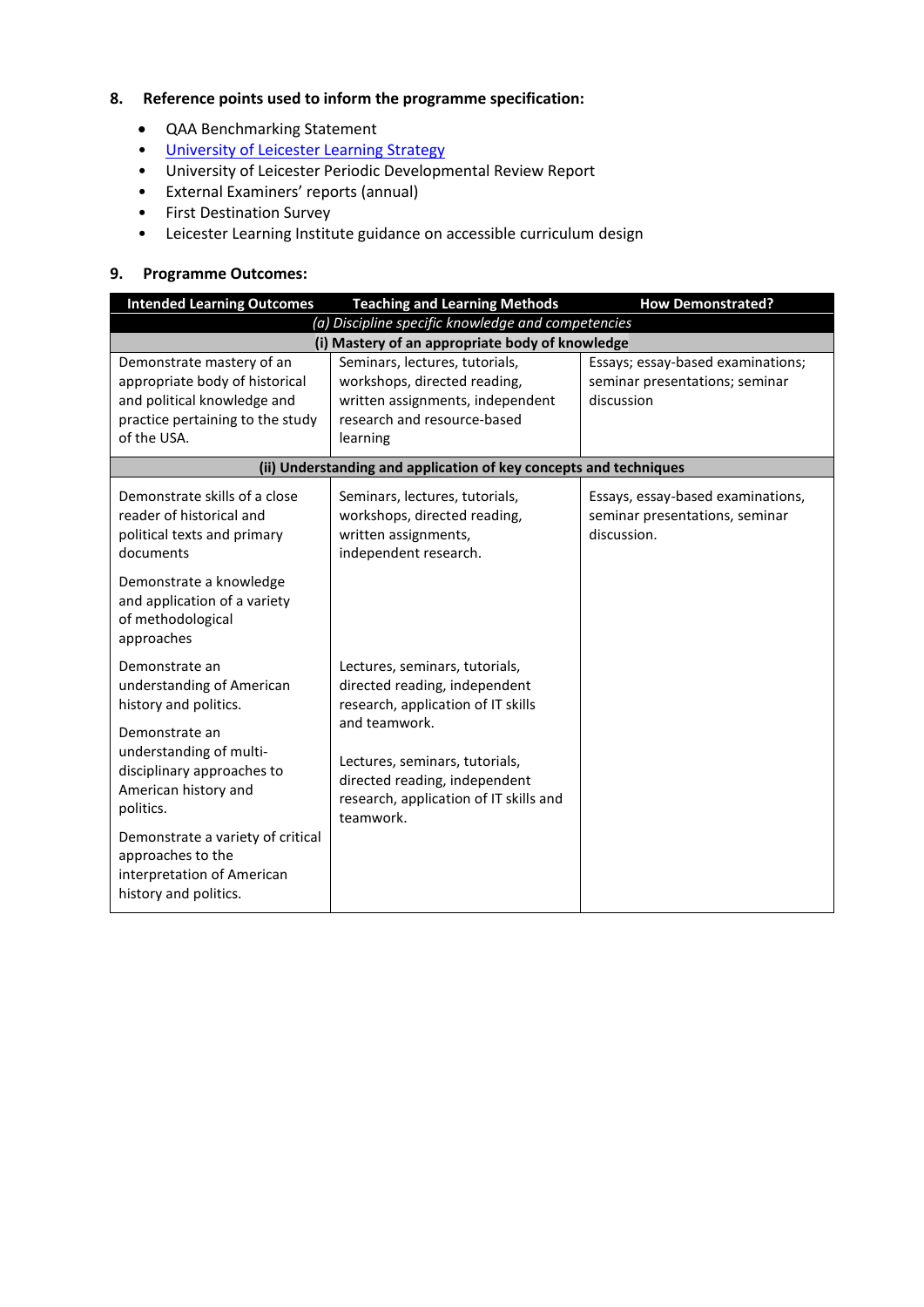| <b>Intended Learning Outcomes</b>                                                                                                               | <b>Teaching and Learning Methods</b>                                                                                                  | <b>How Demonstrated?</b>                                                           |  |  |
|-------------------------------------------------------------------------------------------------------------------------------------------------|---------------------------------------------------------------------------------------------------------------------------------------|------------------------------------------------------------------------------------|--|--|
|                                                                                                                                                 | (iii) Critical analysis of key issues                                                                                                 |                                                                                    |  |  |
| Analyse historical and<br>political texts.                                                                                                      | Seminars, lectures, workshops,<br>directed reading, written<br>assignments, independent research.                                     | Essays, essay-based examinations,<br>seminar presentations, seminar<br>discussion. |  |  |
| Demonstrate an awareness<br>of relevant critical methods.                                                                                       |                                                                                                                                       |                                                                                    |  |  |
| Analyse and integrate an<br>understanding of the history<br>and politics of the USA.                                                            |                                                                                                                                       |                                                                                    |  |  |
| Analyse the history and<br>politics of the formation and<br>development of the USA as a<br>nation.                                              | Lectures, tutorials, seminars,<br>directed reading, independent<br>research, team work.                                               |                                                                                    |  |  |
| Develop the ability to utilize<br>effectively the critical methods<br>that contribute to the<br>interdisciplinary field of<br>American Studies. |                                                                                                                                       |                                                                                    |  |  |
|                                                                                                                                                 | (iv) Clear and concise presentation of material                                                                                       |                                                                                    |  |  |
| Present and develop key ideas<br>and arguments in a variety of<br>written and oral formats.                                                     | Tutorials, seminars, directed<br>reading, independent research,<br>team work                                                          | Essays, essay-based examinations,<br>seminar presentations, seminar<br>discussion. |  |  |
|                                                                                                                                                 | (v) Critical appraisal of evidence with appropriate insight                                                                           |                                                                                    |  |  |
| Marshall appropriate<br>evidence in critical analysis<br>and contextualization of a<br>range of texts, documents<br>and other source material.  | Seminars, lectures, tutorials,<br>workshops, directed reading,<br>written assignments, independent<br>research, team work, IT skills. | Essays, essay-based examinations,<br>seminar presentations, seminar<br>discussion. |  |  |
| Use evidence effectively in the<br>construction of arguments                                                                                    |                                                                                                                                       |                                                                                    |  |  |
|                                                                                                                                                 | (vi) Other discipline specific competencies                                                                                           |                                                                                    |  |  |
| Demonstrate historical<br>sensibility and linguistic fluency                                                                                    | Seminars, lectures, workshops,<br>directed reading, written<br>assignments, independent research                                      | Essays, essay-based examinations,<br>seminar presentations, seminar<br>discussion  |  |  |
| (b) Transferable skills<br>(i) Oral communication                                                                                               |                                                                                                                                       |                                                                                    |  |  |
| Present arguments orally<br>pertaining to American history<br>and politics in a range of<br>registers and to audiences<br>with different needs. | Seminars, workshops, presentation<br>of team work projects                                                                            | Oral presentations                                                                 |  |  |
| Participate effectively in<br>group discussion.                                                                                                 |                                                                                                                                       |                                                                                    |  |  |
| Make appropriate use of visual<br>aids and supporting material.                                                                                 |                                                                                                                                       |                                                                                    |  |  |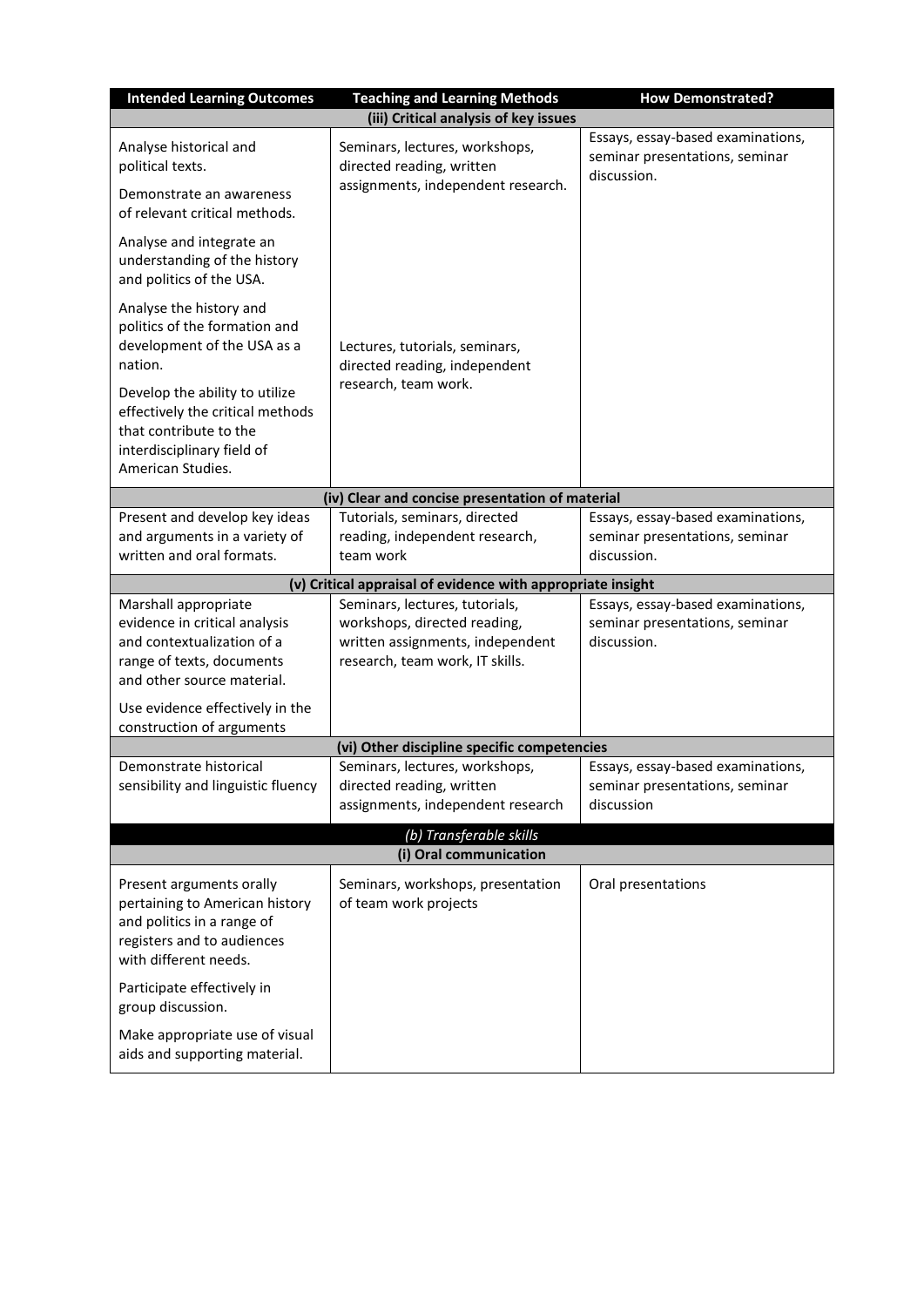| <b>Intended Learning Outcomes</b>                                                                                                                                                                                          | <b>Teaching and Learning Methods</b>                                                                                                                                    | <b>How Demonstrated?</b>                                                                                                           |  |  |
|----------------------------------------------------------------------------------------------------------------------------------------------------------------------------------------------------------------------------|-------------------------------------------------------------------------------------------------------------------------------------------------------------------------|------------------------------------------------------------------------------------------------------------------------------------|--|--|
|                                                                                                                                                                                                                            | (ii) Written communication                                                                                                                                              |                                                                                                                                    |  |  |
| Present written arguments of<br>varying lengths and levels of<br>formality.                                                                                                                                                | Lectures, seminars, workshops,<br>tutorials                                                                                                                             | Essays, essay-based examinations,<br>contribution to seminar discussion                                                            |  |  |
| Demonstrate clarity, fluency<br>and coherence in written<br>expression.                                                                                                                                                    |                                                                                                                                                                         |                                                                                                                                    |  |  |
|                                                                                                                                                                                                                            | (iii) Information technology                                                                                                                                            |                                                                                                                                    |  |  |
| Use word-processing, internet,<br>email, Blackboard, effectively,<br>including use of IT for<br>bibliographic and archive<br>searches, data analysis and<br>written/visual presentation of<br>evidence and interpretation. | Seminars, lectures, workshops,<br>directed reading, written<br>assignments, independent research.<br>Induction programme, computer<br>practical classes, data analysis. | Essays, essay-based<br>examinations, seminar<br>presentations.<br>Computer-based exercises, problem-<br>based exercises            |  |  |
| (iv) Numeracy                                                                                                                                                                                                              |                                                                                                                                                                         |                                                                                                                                    |  |  |
| Analyse historical and political<br>data using statistical and<br>graphical techniques                                                                                                                                     | Computer practical classes attached<br>to American history and politics<br>modules                                                                                      | Independent research projects,<br>computer based exercises, problem-<br>based exercises.                                           |  |  |
|                                                                                                                                                                                                                            | (v) Team working                                                                                                                                                        |                                                                                                                                    |  |  |
| Solve problems collaboratively<br>by participating in group<br>projects.<br>Reflect on the value and                                                                                                                       | Group work for projects, seminars,<br>formative and summative group<br>work projects, workshops.                                                                        | Group projects and reports. Group<br>seminar presentations, contribution<br>to discussions, contribution to<br>teamwork exercises. |  |  |
| challenges of group working<br>Collaboratively identify<br>methodologies, manage the<br>distribution of effort and<br>collectively arrive at<br>conclusions.                                                               |                                                                                                                                                                         |                                                                                                                                    |  |  |
| (vi) Problem solving                                                                                                                                                                                                       |                                                                                                                                                                         |                                                                                                                                    |  |  |
| Solve problems of historical and<br>political interpretation and<br>argument.<br>Design a research methodology                                                                                                             | Seminars, lectures, workshops,<br>directed reading, written<br>assignments, independent research,<br>team work                                                          | Essays, essay-based examinations,<br>seminar presentations, seminar<br>discussion, computer-based<br>exercises.                    |  |  |
|                                                                                                                                                                                                                            | (vii) Information handling                                                                                                                                              |                                                                                                                                    |  |  |
|                                                                                                                                                                                                                            |                                                                                                                                                                         | Essays, essay-based examinations,                                                                                                  |  |  |
| Identify, interpret, retrieve and<br>manipulate historical and<br>political sources and<br>information.                                                                                                                    | Seminars, lectures, workshops,<br>directed reading, written<br>assignments, independent research,<br>computer practical classes, team<br>work                           | seminar presentations, group<br>projects, seminar discussion,<br>computer- based exercises, problem-<br>based exercises            |  |  |
| Transform the significance of<br>this information in the<br>construction of arguments                                                                                                                                      |                                                                                                                                                                         |                                                                                                                                    |  |  |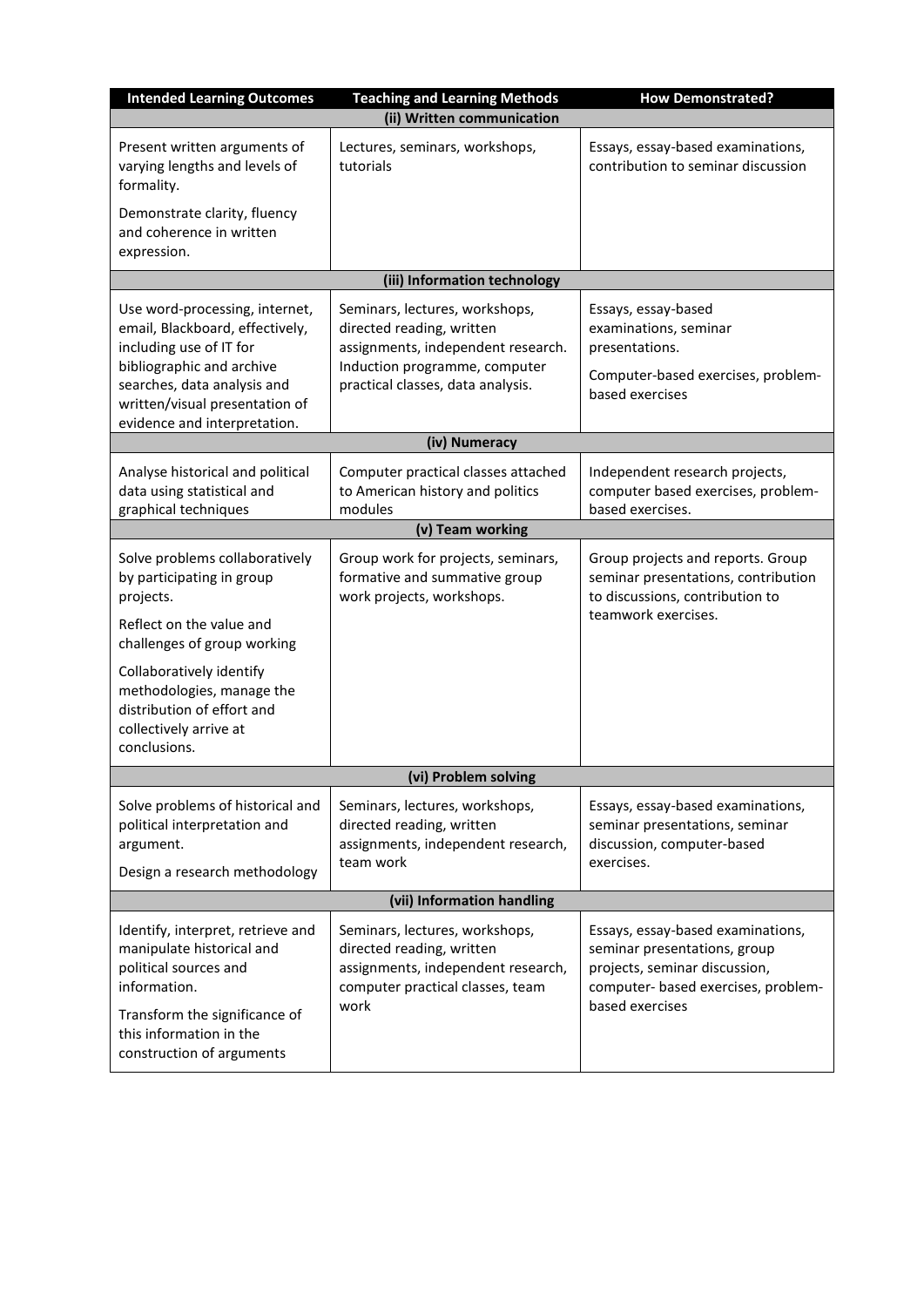| <b>Intended Learning Outcomes</b>                                                                               | <b>Teaching and Learning Methods</b>                             | <b>How Demonstrated?</b>                                   |  |  |  |
|-----------------------------------------------------------------------------------------------------------------|------------------------------------------------------------------|------------------------------------------------------------|--|--|--|
| (viii) Skills for lifelong learning                                                                             |                                                                  |                                                            |  |  |  |
| Demonstrate intellectual<br>independence.                                                                       | Seminars, career development<br>programmes, independent research | Seminar exercises, team-work<br>projects, curriculum vitae |  |  |  |
| Reflect on your own learning,<br>achievements and plans for<br>personal, educational and<br>career development. |                                                                  |                                                            |  |  |  |
| Manage the time and resources<br>available to you                                                               |                                                                  |                                                            |  |  |  |

# **10. Progression points:**

In cases where a student has failed to meet a requirement to progress he or she will be required to withdraw from the course

## **11. Scheme of Assessment**

As defined in Senate Regulation 5: Regulations governing undergraduate programmes of study.

## **12. Special features:**

The Minor Pathway has been developed to ensure that, in their First Year, students will receive a grounding in the American political system and an overview of American history from the end of post-Civil War Reconstruction to the present day. Students will also be introduced to the requirements of degree level history and politics. In the second year, students will continue their disciplinary development by focusing on the United States in its hemispheric context. Students will then study the history of race and ethnicity in the United States, from the end of a Civil War fought over the issue of slavery to the election of the nation's first black president, Barack Hussein Obama. In the final year, students will take two optional modules that will allow them to refine their personal interests and strengths in American history and politics, and develop chosen specialisms.

### **13. Indications of programme quality**

The American Studies programme has regularly been ranked among the top ten American Studies programmes in the country in the National Student Survey and across the three major University Subject League Tables. It is currently ranked 6th in *The Complete University Guide* and in *The Guardian*. Our value added score is currently well above average. The programme has also been regularly praised by external examiners for its breadth, innovation and rigour.

### **14. External Examiner(s) reports**

The details of the External Examiner(s) for this programme and the most recent External Examiners' reports for this programme can be foun[d here.](https://exampapers.le.ac.uk/xmlui/)